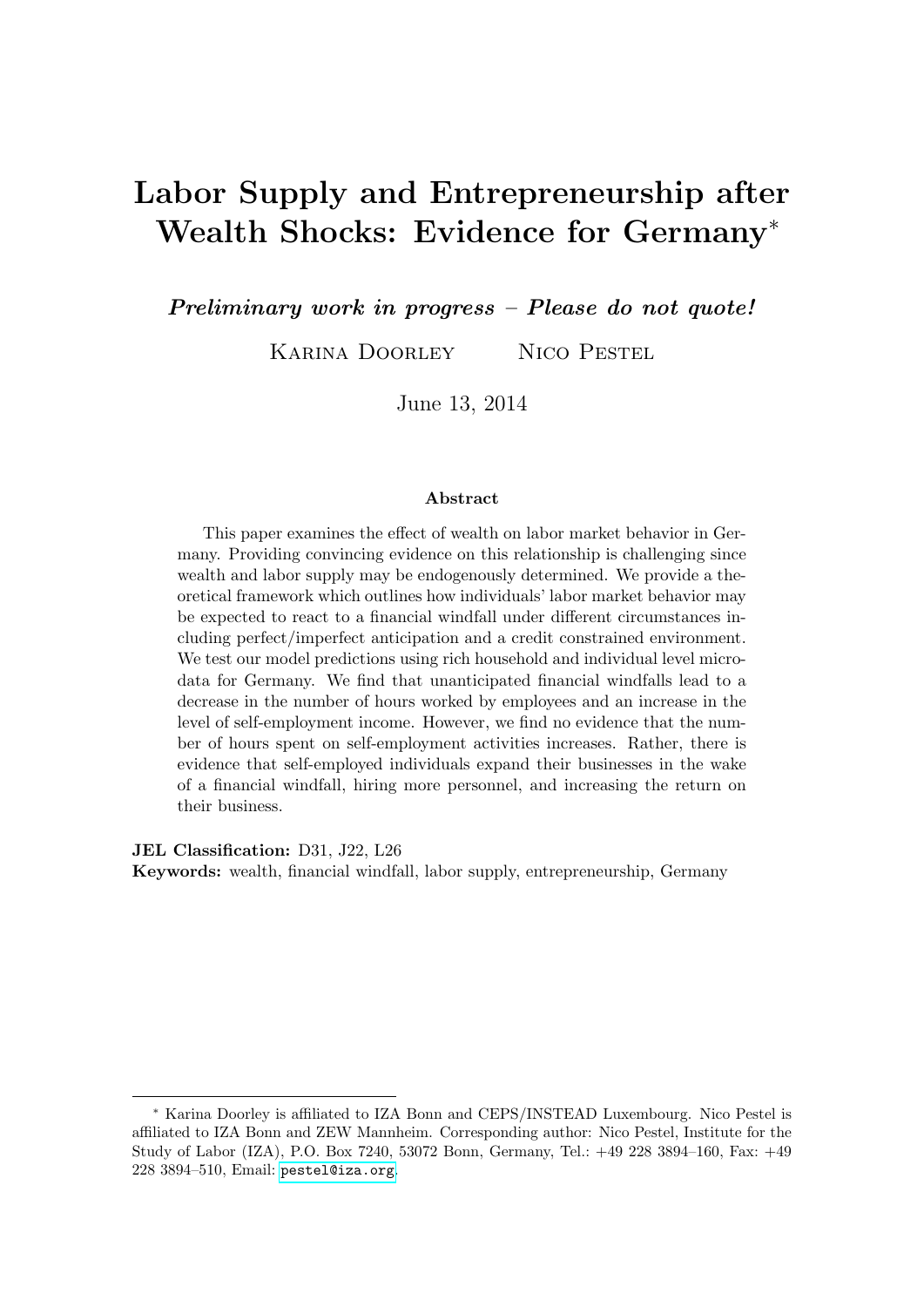### 1 Introduction

This paper examines the effect of wealth shocks on labor supply behavior in Germany using rich micro data on households and individuals. There are important labor market outcomes that are affected by shocks to wealth. First, the gain in wealth may serve as an additional source of non-labor income. Substantial wealth gains can be expected to have a significant income effect and, hence, affect a worker's marginal rate of substitution between leisure and consumption. Economic theory predicts that an increase in non-labor income reduces the number of working hours supplied on the labor market. Second, households of working-age can use their (gains in) wealth to increase their future streams of consumption by dissaving and/or by consuming the additional asset income. Therefore, similar to the decision on current labor supply, wealth can be expected to have an income effect on the intertemporal labor supply decision.

Empirically, a gain in household wealth may affect labor supply decisions in various ways, both at the extensive margin, through early retirement [\(Krueger and](#page-20-0) [Pischke, 1992;](#page-20-0) [Brown et al., 2010;](#page-20-1) [Bloemen, 2011\)](#page-20-2), participation [\(Holtz-Eakin et al.,](#page-20-3) [1993;](#page-20-3) [Imbens et al., 2001;](#page-20-4) [Bloemen and Stancanelli, 2001\)](#page-20-5) and the intensive margin through hours worked [\(Joulfaian and Wilhelm, 1994;](#page-20-6) [Henley, 2004\)](#page-20-7). Moreover, a financial windfall could serve to finance the start-up or the extension of a business and, hence, increase the likelihood of becoming self-employed, which is another margin by which individuals and households can optimize their labor market behavior [\(Holtz-Eakin et al., 1994b,](#page-20-8)[a;](#page-20-9) [Lindh and Ohlsson, 1996;](#page-20-10) [Blanchflower and Oswald,](#page-20-11) [1998;](#page-20-11) [Hurst and Lusardi, 2004\)](#page-20-12). Providing convincing evidence on this relationship is challenging since wealth and labor supply may be endogenously determined. Therefore, we consider several channels of how labor supply behavior is affected by (exogenous) shocks to wealth (lotteries, inheritances and gifts).

We focus on Germany, a country that is characterized by a strongly aging society, a high level of wealth inequality as well as a sharply increasing aggregate value of assets, implying a growing importance of future inheritances. Hence, the behavioral effects of inheritances will become more and more relevant as a determinant of employment structure. We use long-ranging panel micro data from the German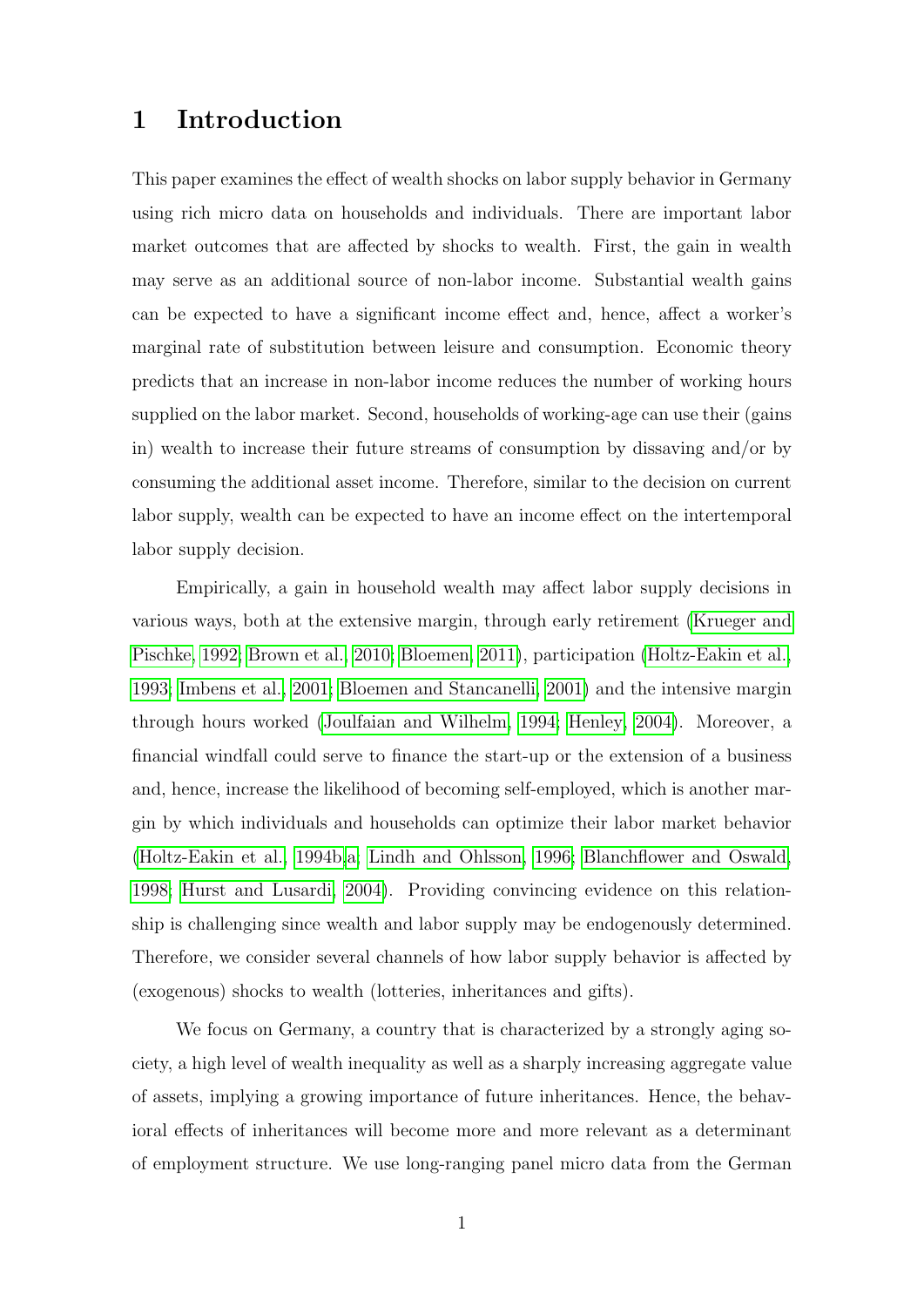Socio-Economic Panel Study (SOEP 2012). This provides detailed information on the labor market histories of individuals, which can be related to past inheritances as well as expectations about future inheritances (in 2001), information on household wealth (in 2002 and 2007), information on households' financial windfalls (from 2001 onwards) as well as a rich set of individual and household characteristics.

Using household level financial windfall information, we look at the labor market behavior of individuals in response to wealth shocks, distinguishing between those who expected an inheritance and those who did not. In the first instance, we model transition probabilities in the years after the inheritance, focusing on the probability of becoming self-employed using a timeframe of up to five years pre- and post-inheritance. We apply panel regression techniques to control for unobservable characteristics that may affect labor market behavior. To examine the intensive margin, we will also model hours worked and labor income up to five years pre- and post-inheritance. We analyze the behavior of men and women separately, expecting that women, who have traditionally been found to be more risk-averse, will change their labor market behavior less than men.

We find that unanticipated financial windfalls lead to a decrease in the number of hours worked by employees. For both men and women who do not expect a financial windfall, hours of work are higher before this than afterwards. For men and women who do expect a financial windfall, we find no change in the pattern of employee hours worked in the years leading up to and following the year of the financial windfall, confirming that the effects found for those who expect a windfall are labor market reactions due to imperfect anticipation of a financial windfall. For self-employment income, we find evidence of an increase after a financial windfall for men and women who were not expecting this windfall. For men and women who do expect a financial windfall, we find no consistent pattern in the amount of self-employment income earned before and after the windfall. However, we find that the receipt of a windfall has no significant effect on the probability of being self-employed, with a slight exception for females who do not expect a windfall. In addition, we find no evidence that the number of hours spent on self-employment activities increases. Rather, there is evidence that self-employed individuals expand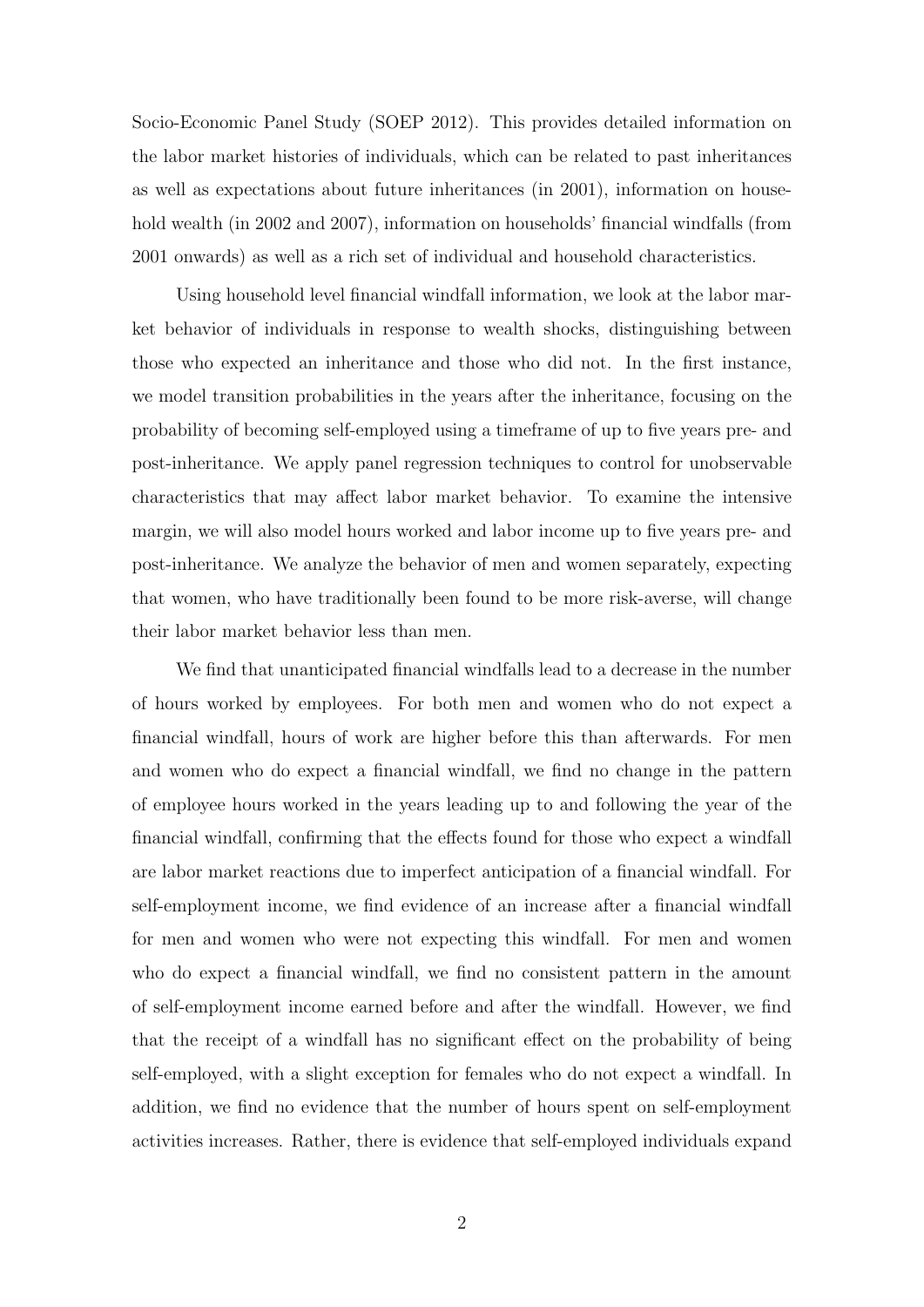their businesses in the wake of a financial windfall by hiring more personnel, and increasing the return on their business. Especially women who do not expect a financial windfall are more likely to be self-employed with employees in the years following the windfall.

The paper is organized as follows: Section [2](#page-3-0) presents a theoretical framework for our hypotheses. Section [3](#page-6-0) describes the data and section [4](#page-7-0) the methodology. Our results are presented in section [5.](#page-8-0) Section [6](#page-19-0) concludes.

### <span id="page-3-0"></span>2 Theory

#### 2.1 Perfect Anticipation

The life-cycle model of consumption shows how windfall recipients can be expected to behave. Suppose that an individual receives an inheritance that is completely anticipated, as may be the case in countries such as Germany where parents are forbidden by law from disinheriting their children. This inheritance will not affect labor supply and consumption post-inheritance as it will already have been taken into account in the optimal choice of labor supply from the beginning of the lifecycle. It is only unanticipated inheritances that will affect labor supply after the inheritance.

Suppose that an individual begins life in period 1 and lives for T time periods. There is no uncertainly regarding wages, self-employment income, prices or the length of life. The individual will choose consumption,  $c$ , and labor supply,  $h$ , to maximise lifetime utility, given a particular discount rate which we assume is equal to the interest rate,  $r$ , and is exogenous. The maximisation problem becomes:

$$
max_{c_t h_t} \sum_{t=1}^T (1/1+r)^{t-1} u(c_t, h_t)
$$
\n(1)

We follow Blanchflower and Oswald (1998) in assuming that, given the same income and hours of work, for a certain proportion of the population,  $\beta$ , the utility from being self-employed:

$$
u_t = u(s(h_t, k_t), h_t) + i \tag{2}
$$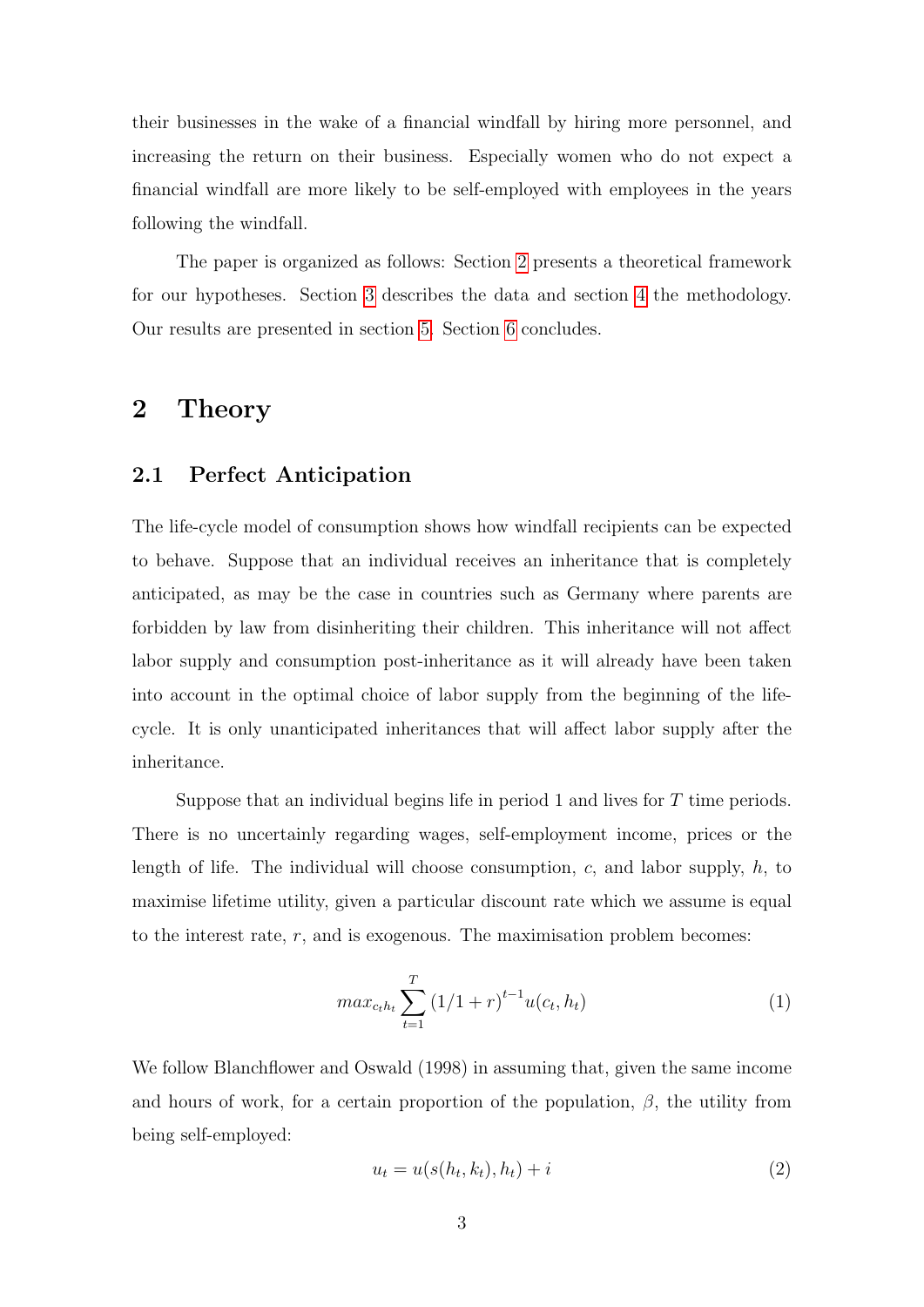is greater than the utility of being employed:

$$
u_t = u(w(h_t), h_t) \tag{3}
$$

where  $w$  is the income from working as an employee and depends only on hours worked, h. The income from self-employment, s, is a function of hours worked, h, and capital invested in the business,  $k$ , and  $i$  is the non-pecuniary utility from being one's own boss. Utility is maximised subject to a series of intertemporal budget constraints. Denoting  $W_t$  the financial windfall received in time t, lifetime consumption for the employed is:

$$
C^w = \sum_{t=1}^{T} (w(h_t) + W_t)
$$
\n(4)

while for the self-employed:

$$
C^{s} = \sum_{t=1}^{T} (s(h_t, k_t) + W_t)
$$
\n(5)

The windfall is received in period  $p$ , before the end of life in period  $T$ . Assuming that  $W_{t=p} > 0$  and  $W_{t\neq p} = 0$ , the optimal path for hours of work, assuming that the individual does not switch between employment and self-employment, for a perfectly anticipated windfall is:

$$
h_1 = h_2 = \dots = h_p = \dots = h_T \tag{6}
$$

#### 2.2 Imperfect anticipation

In the case of an unanticipated windfall, this hours of work path will no longer hold and there may be a change in consumption and labor supply in time period p. The employed or self-employed windfall recipient has a number of options. He can maintain hours of work,  $h$  and increase consumption by the same amount for each year after  $p$  as consumption of  $W$  is smoothed between time  $p$  and time  $T$ . Alternatively, the windfall recipient can reduce hours of work,  $h$ , and supplement his consumption from labor earnings with consumption from capital earnings (the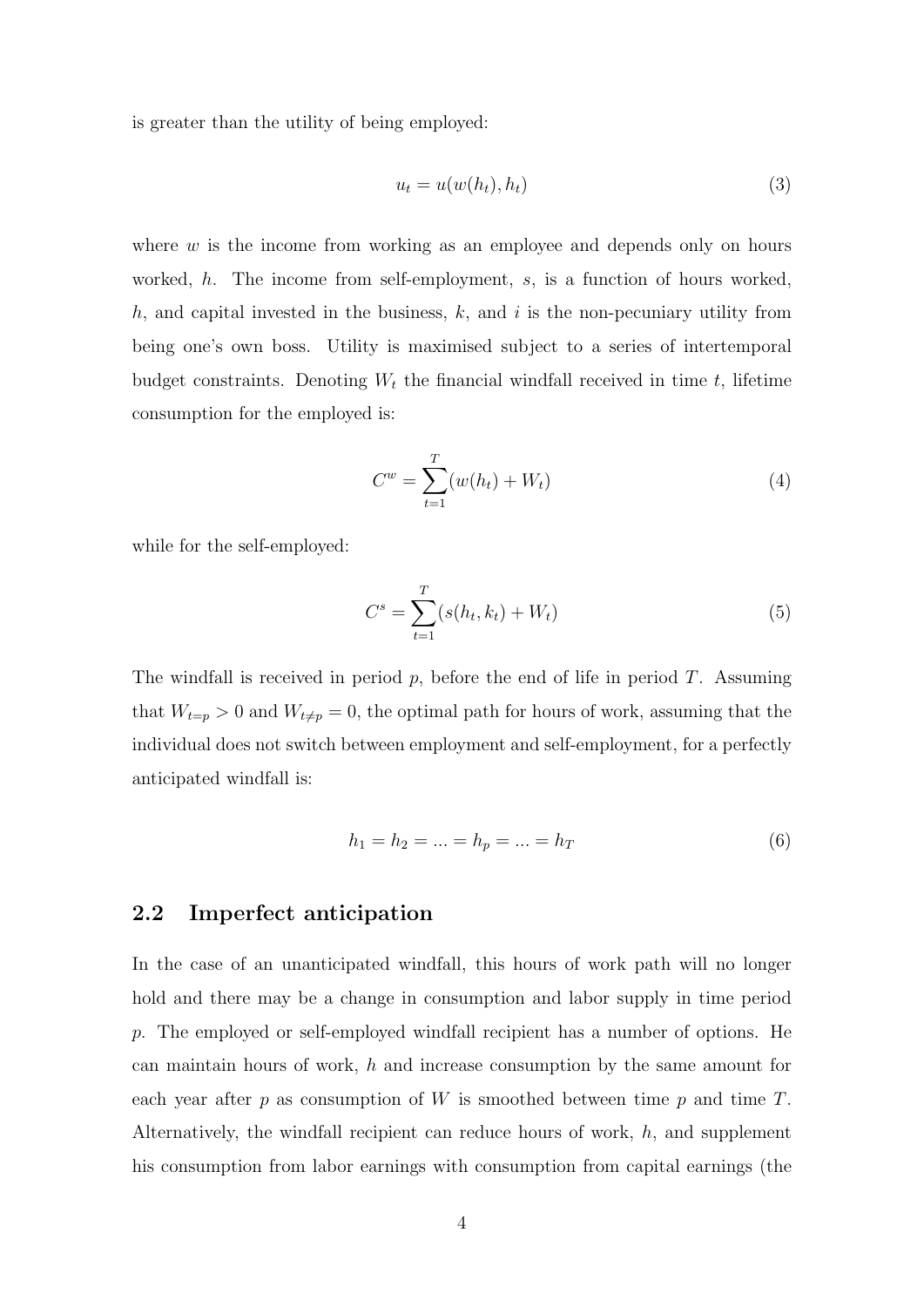windfall). If the windfall recipient is self employed, another path is also possible. If

<span id="page-5-2"></span>
$$
\sum_{t=1}^{T} (s(h_t, k_t) + W_t) < \sum_{t=1}^{T} (s(h_t, k_t + W_t)) \tag{7}
$$

the windfall recipient can supplement capital with the financial windfall in order to increase self-employment income and, therefore, consumption, after time p.

Of course, the windfall recipient may choose a mix of these options, slightly reducing hours worked, slightly supplementing capital (if self-employed) and slightly increasing consumption after time  $p$ . The new optimal hours of work path satisfies:

<span id="page-5-0"></span>
$$
h_1 = h_2 = \dots = h_{p-1} \ge h_p = \dots = h_T \tag{8}
$$

and, if self-employed, the windfall recipient has the following self-employment income path:

<span id="page-5-1"></span>
$$
s_1 = s_2 = \dots = s_{p-1} \le s_p = \dots = s_T \tag{9}
$$

With imperfect anticipation of windfalls, that is, partial anticipation, we may expect hours of work, self-employment income and labor supply to change both before (in anticipation) and after (to adjust for the imperfect anticipation) time  $p$ 

#### 2.3 Credit constraints

In a world where credit is constrained, two further results are possible. Firstly, even if the windfall is perfectly anticipated, a liquidity constrained windfall recipient may not be able to adjust their hours of work before time  $p$ . Therefore, we may see a labor supply effect after time p, even for perfectly anticipated inheritances.

Secondly, those who are not working or employed before the financial windfall may fall into the category of those for whom the utility from being self-employed is greater than the utility of being employed for the same income and hours of work, i.e. they belong to the proportion,  $\beta$ , of the population for whom  $i > 0$ . Credit constraints may prevent them from borrowing the capital required to become selfemployed. For a particular windfall recipient, who begins with no venture capital,  $k = 0$ , the utility from being self-employed (with capital,  $k = W_t$ ) may be greater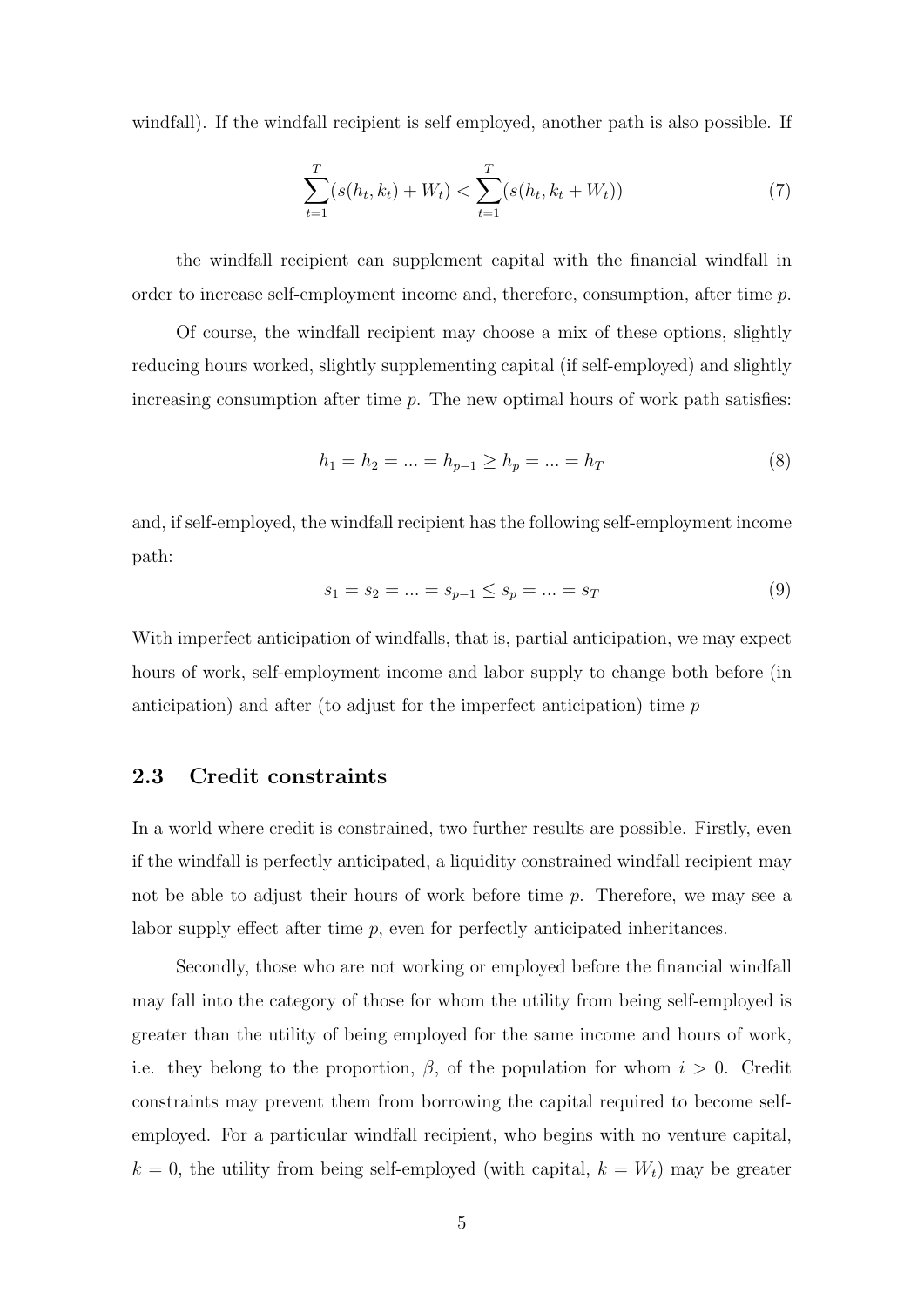than the utility from remaining an employee or out of work:

<span id="page-6-1"></span>
$$
u(\sum_{t=1}^{T} (w(h_t) + W_t)) < u(\sum_{t=1}^{T} (s(h_t, W_t))) + i \tag{10}
$$

In this case, they may use their financial windfall to switch from non-employment/ employment to self-employment.

#### 2.4 Testable hypotheses

This framework leads to a number of testable hypotheses. Assuming that inheritances are not perfectly anticipated and that credit constraints may exist, the existence of discontinuities in the following variables in the wake of a windfall would indicate a causal effect of the windfall.

Firstly, we can check whether hours of work stays the same or decreases after a windfall (Equation [8\)](#page-5-0). Second, we can test if hourly self-employment income increases in the wake of a windfall [\(9\)](#page-5-1). Thirdly, we can check if capital in own businesses (measured by the number of employees that a self-employed person has) increases after the windfall (Equation [7\)](#page-5-2). Lastly, we can model switches from employment to self-employment (Equation [10\)](#page-6-1)

### <span id="page-6-0"></span>3 Data

The German Socio-Economic Panel Study (GSOEP) with its long-ranging panel micro data (1984-2012) provides detailed information on the labor market histories of individuals, information relating to past inheritances as well as expectations about future inheritances (in 2001), information on household wealth (in 2002 and 2007), information on windfall incomes of households (from 2001 onwards) as well as a rich set of individual and household characteristics.

Using household level financial windfall information, we look at the labor market behavior of individuals in response to wealth shocks, distinguishing between those who expected an inheritance and those who did not. In the first instance, we will model transition probabilities in the years after the inheritance, focusing on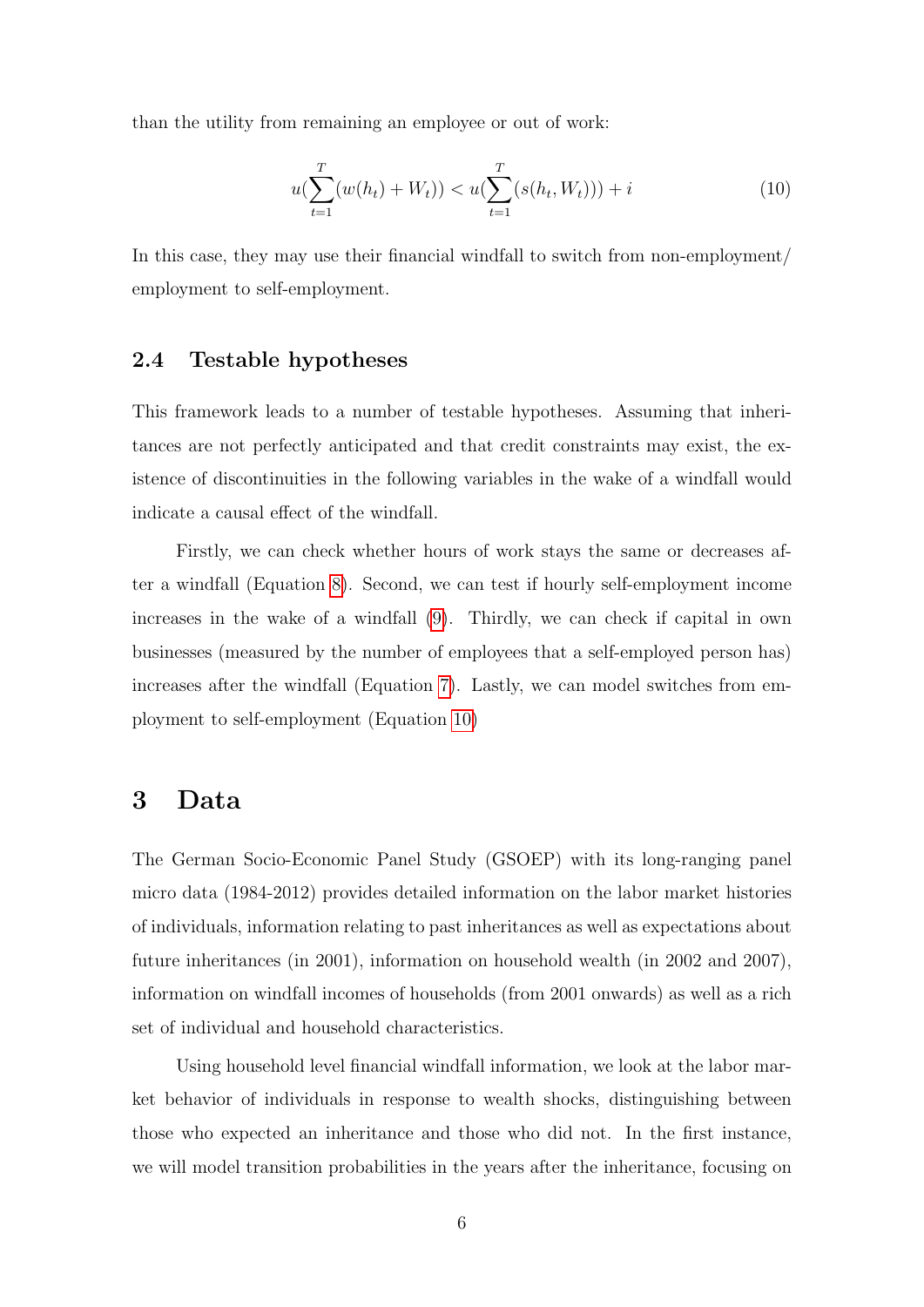the probability of becoming self-employed using a timeframe of up to five years preand post-inheritance. We use the long-ranging panel aspect of the GSOEP to apply panel regression techniques and control for unobservable characteristics that may affect labor market behavior. To examine the intensive margin, we will also model hours worked and labor income up to five years pre- and post-inheritance. We will examine the behavior of men and women separately, expecting that women, who have traditionally been found to be more risk-averse, will change their labor market behavior less than men.

### <span id="page-7-0"></span>4 Empirical Approach

As we will see in the next section, windfall recipients differ from non-recipients in their observable characteristics. It is also likely that they differ in terms of unobservable characteristics e.g. preferences for work, risk etc. We deal with this issue by exploiting the longitudinal nature of our data to estimate models with individual fixed effects. We run the following fixed effect model to examine the effects of inheritances on a range of dependent variables:

<span id="page-7-1"></span>
$$
y_{it} = \sum_{t=5}^{5} \delta_t W_{i0} + \beta X_{it} + \theta_t + a_i + u_{it}
$$
 (11)

where  $y_{it}$  represents a number of possible dependent variables, including individual i's labor income, labor hours or employment status in year  $t$ .

The variable of interest is  $W_{i0}$ , the windfall amount. We group inheritances, gifts and lottery receipts together for the baseline model but also examine the effects of these instruments separately. We interact the windfall amount,  $W_{i0}$ , with dummy variables indicating the number of years pre- or post-inheritance,  $(t \in -5, 5)$ to estimate the magnitude of the repones in the years preceding and following the inheritance. An effect observed in the years preceding the inheritance amount would indicate that the windfall was imperfectly anticipated. In looking at just the postwindfall period in this case, we would underestimate the causal effect of the windfall. We will, however, separately use the information in the data relating to the expec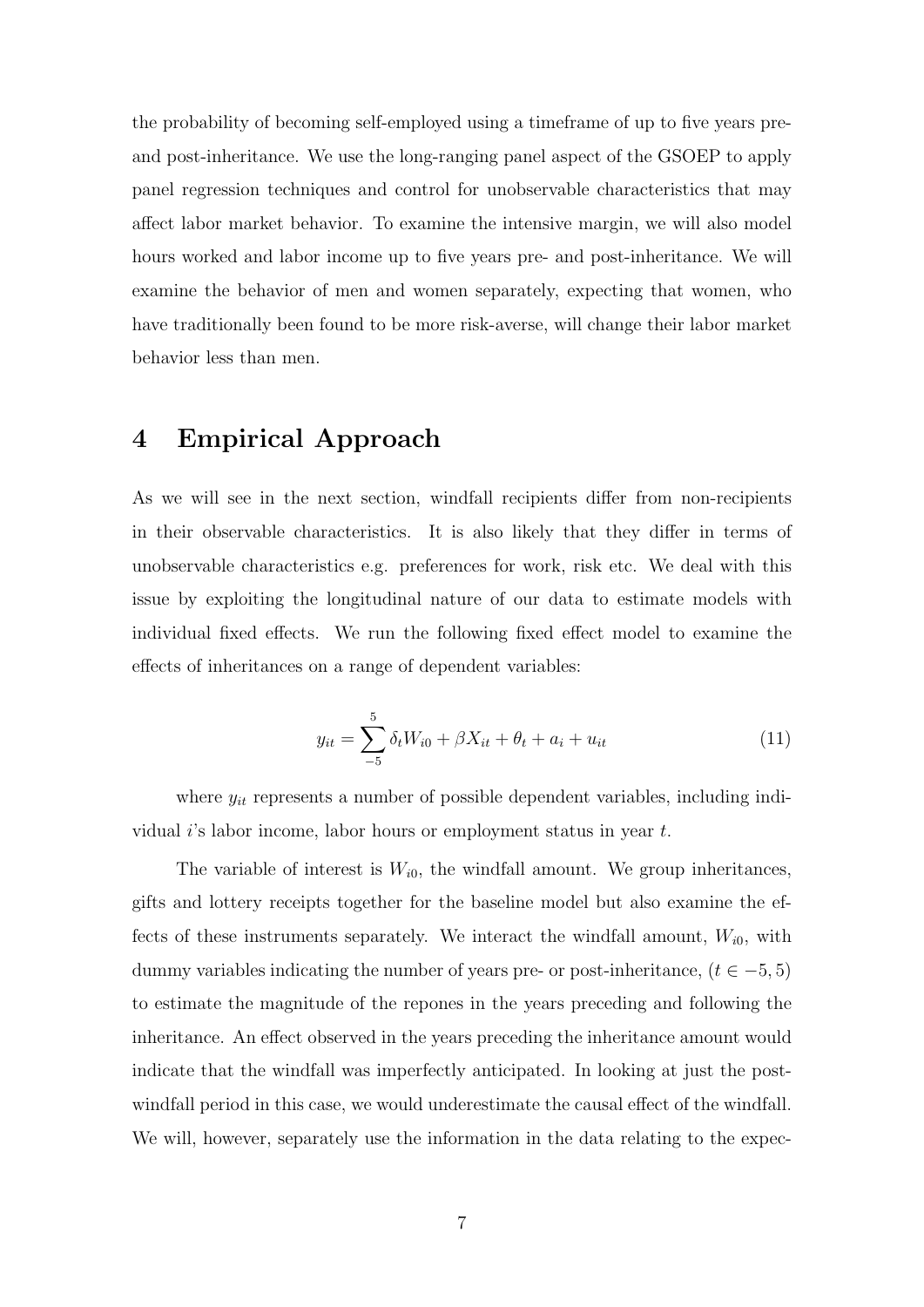tation of a windfall to look at the casual effect of unanticipated windfalls separately from anticipated ones.

 $X_{it}$  includes controls for age, gender, family type, education and a dummy variable for those in East Germany. We include a full set of year dummies,  $\theta_t$ , to capture time effects such as the macroeconomic environment.  $a_i$  captures an individual fixed effect which controls for factors which are assumed to be constant over time but which may be correlated with the dependent and independent variables. The idiosyncratic error  $u_{it}$  is assumed to be uncorrelated with  $W_{i0}$ ,  $X_{it}$  and  $a_i$ .

<span id="page-8-1"></span>

|                                    | mean     | sd        | min            | max          | N     |
|------------------------------------|----------|-----------|----------------|--------------|-------|
| Age                                | 43.78    | 8.12      | 25             | 59           | 18731 |
| Female                             | 0.51     | 0.50      | $\overline{0}$ | 1            | 18731 |
| East Germany                       | 0.15     | 0.35      | $\overline{0}$ | $\mathbf{1}$ | 18731 |
| Education                          | 13.35    | 2.86      | 7              | 18           | 18731 |
| Single                             | 0.19     | 0.39      | $\overline{0}$ | $\mathbf{1}$ | 18731 |
| Single parent                      | 0.04     | 0.20      | $\overline{0}$ | $\mathbf{1}$ | 18731 |
| Couple $w/o$ kids                  | 0.24     | 0.43      | $\overline{0}$ | 1            | 18731 |
| Couple with kids                   | 0.53     | 0.50      | $\overline{0}$ | 1            | 18731 |
| Windfall                           | 49292.61 | 138930.15 | $\overline{0}$ | 1442909      | 18731 |
| Hours worked                       | 32.22    | 18.41     | $\theta$       | 80           | 18731 |
| Hours worked in self-employment    | 4.55     | 13.98     | $\overline{0}$ | 80           | 18731 |
| Self-employed                      | 0.11     | 0.31      | $\overline{0}$ | 1            | 18731 |
| Self-employed with any employees   | 0.03     | 0.18      | $\theta$       | 1            | 18731 |
| Self-employed with $10+$ employees | 0.01     | 0.09      | $\overline{0}$ | 1            | 18731 |
| Wage income                        | 29686.76 | 26879.98  | $\overline{0}$ | 470625       | 18731 |
| Self-employment income             | 4111.35  | 18746.47  | $\overline{0}$ | 479814       | 18731 |

Table 1: Sample statistics

### <span id="page-8-0"></span>5 Results

Tables XXX show the results of the fixed effects model [\(11\)](#page-7-1), using a number of different dependent variables: employee hours of work, employee income, self-employed hours of work, self-employed income and self-employment status. The results of these models are presented separately for men and women and for those who antic-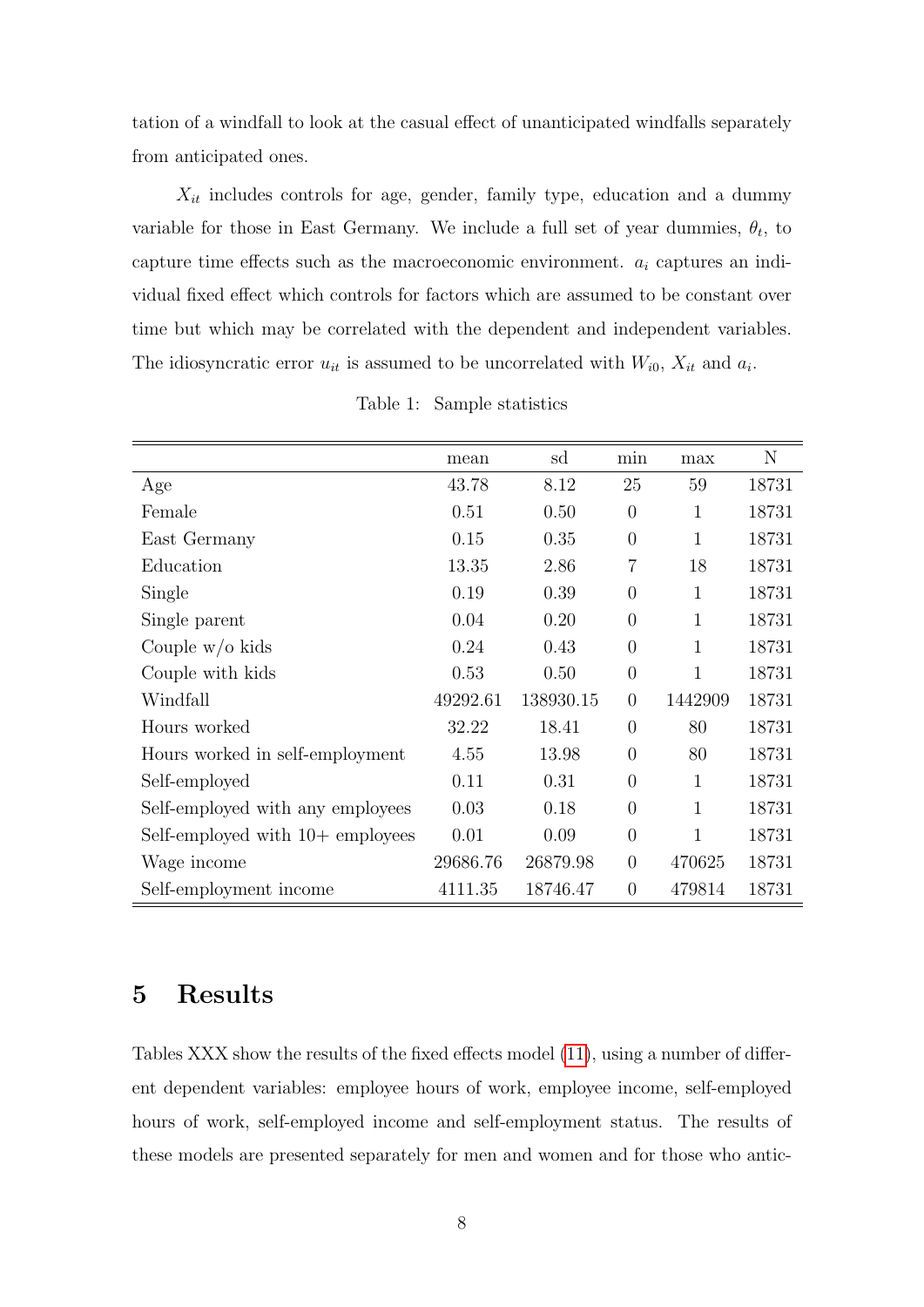ipated a financial windfall and those who did not. Controls include a polynomial in age, years of education, dummies for different household types (single, single parent, couple with and without children), a dummy for East Germany as well as year fixed effects. See Table [1](#page-8-1) for descriptive statistics of the estimation sample. We use the year preceding the windfall  $(t-1)$  as baseline year.

Income and hours worked of employees. Our first hypothesis is that hours of work should either stay constant or decrease after a financial windfall, depending on whether it was anticipated or not and whether or not credit constraints exist. Table [2](#page-10-0) shows the effect of a financial windfall on hours of employee work before and after the financial windfall. We find that there is no significant pattern of changes in hours worked by men irrespective of anticipation of a financial windfall. Women who do expect the windfall significantly decrease their labor supply by about 2.5 hours per week per EUR 100,000 right at and after receiving the windfall. For women not expecting a windfall, there is no longer-run impact on their hours worked. They even slightly increase their labor supply in the years following the unexpected financial gain, but this increase disappears later on. This finding supports the view that credit constraints might play a role in the labor supply decisions of women in expectation of a windfall. Similar results are found for wage income (Table [3\)](#page-11-0).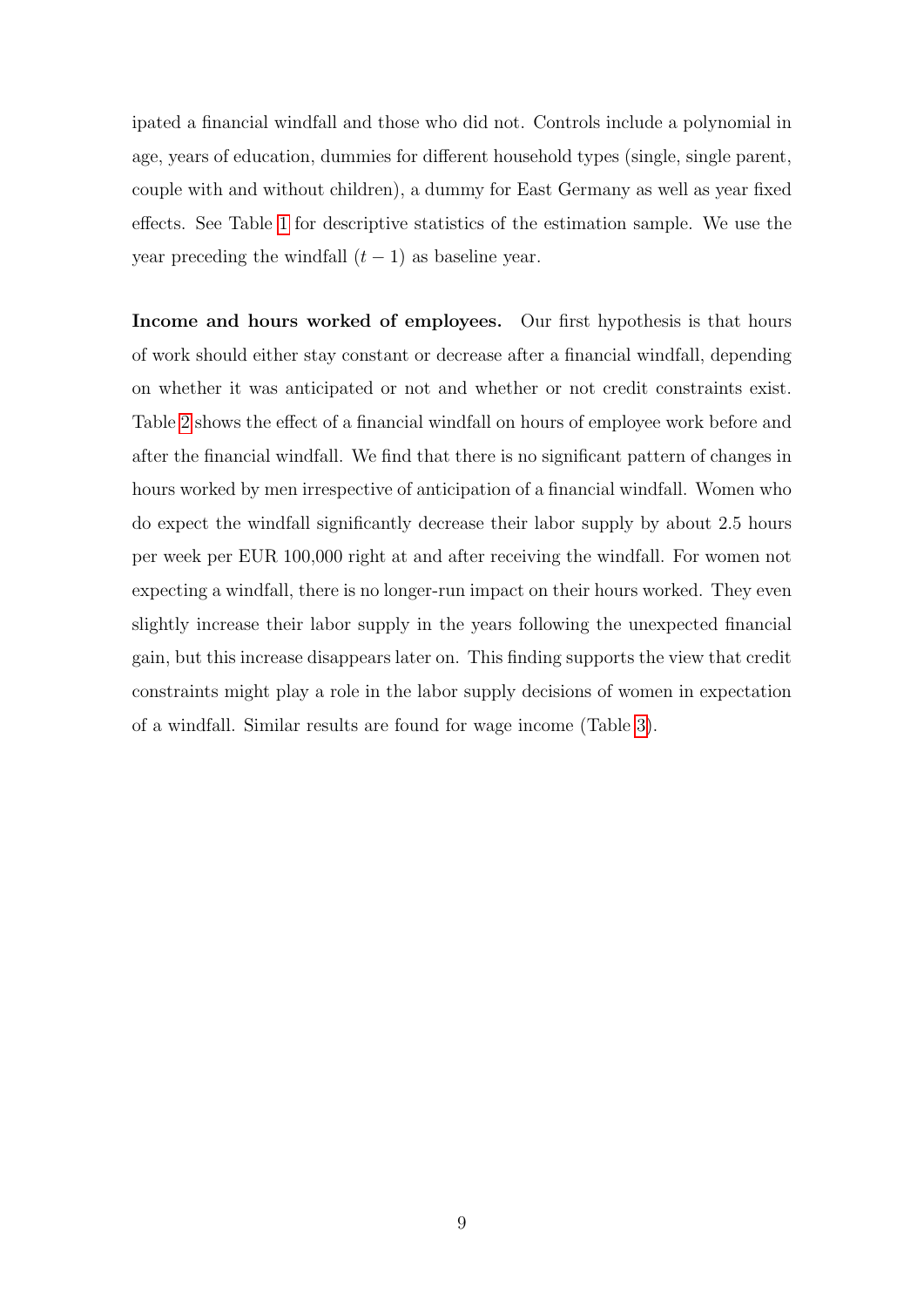<span id="page-10-0"></span>

|                              | (1)          | (2)           | (3)          | (4)             |
|------------------------------|--------------|---------------|--------------|-----------------|
|                              | Men, exp.    | Men, not exp. | Women, exp.  | Women, not exp. |
| Windfall/100K x (t = -5)     | 0.410        | 0.952         | $-3.141$     | 0.364           |
|                              | (0.714)      | (0.544)       | (0.004)      | (0.255)         |
| Windfall/100K x ( $t = -4$ ) | $-0.208$     | 2.544         | $-1.191$     | 0.803           |
|                              | (0.823)      | (0.036)       | (0.217)      | (0.010)         |
| Windfall/100K x ( $t = -3$ ) | $-0.971$     | 1.722         | $-0.685$     | 0.306           |
|                              | (0.273)      | (0.114)       | (0.420)      | (0.326)         |
| Windfall/100K x (t = -2)     | $-0.225$     | $-0.656$      | $-0.305$     | 0.487           |
|                              | (0.794)      | (0.538)       | (0.476)      | (0.115)         |
| Windfall/100K x ( $t = 0$ )  | $-0.011$     | $-0.221$      | $-2.636$     | 0.624           |
|                              | (0.989)      | (0.819)       | (0.000)      | (0.042)         |
| Windfall/100K x $(t = 1)$    | $-0.772$     | $-0.659$      | $-0.601$     | 0.971           |
|                              | (0.327)      | (0.512)       | (0.145)      | (0.002)         |
| Windfall/100K x ( $t = 2$ )  | $-0.200$     | $-0.253$      | $-2.663$     | 0.415           |
|                              | (0.824)      | (0.802)       | (0.000)      | (0.192)         |
| Windfall/100K x ( $t = 3$ )  | $-0.871$     | $-1.519$      | $-2.603$     | $-0.005$        |
|                              | (0.324)      | (0.140)       | (0.000)      | (0.988)         |
| Windfall/100K x ( $t = 4$ )  | $-0.810$     | $-2.129$      | $-2.511$     | 0.107           |
|                              | (0.375)      | (0.044)       | (0.000)      | (0.910)         |
| Windfall/100K x ( $t = 5$ )  | $-1.570$     | $-0.933$      | $-0.519$     | 0.213           |
|                              | (0.136)      | (0.410)       | (0.239)      | (0.826)         |
| Controls                     | X            | X             | X            | X               |
| Year FE                      | X            | X             | X            | X               |
| $R^2$                        | 0.046        | 0.042         | 0.146        | 0.117           |
| $\mathop{\text{ll}}$         | $-10340.170$ | $-14242.630$  | $-10738.077$ | $-17270.010$    |
| Observations                 | 2873         | 3907          | 2906         | 4858            |

Table 2: Hours worked by employees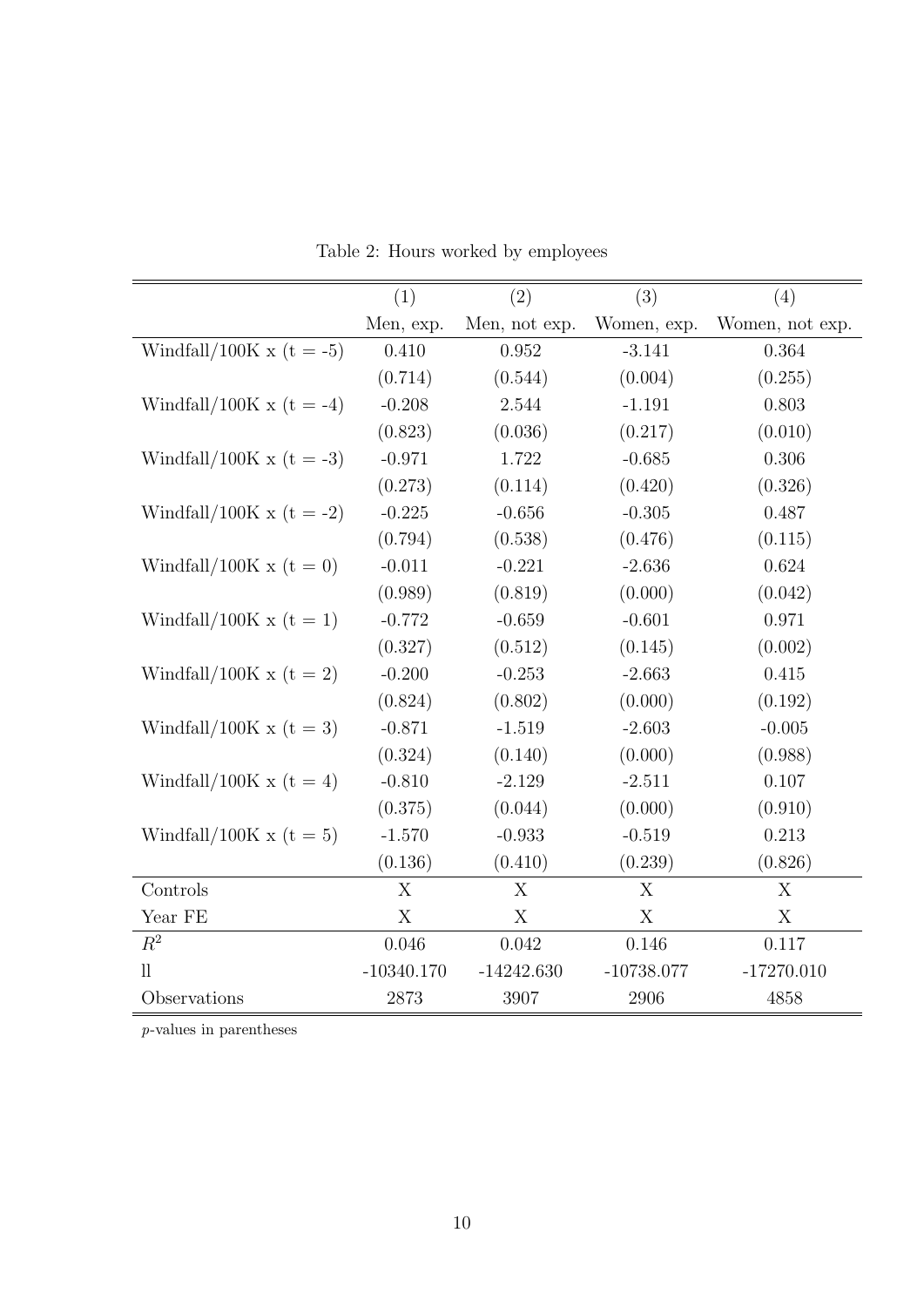Table 3: Wage income

<span id="page-11-0"></span>

|                              | (1)          | (2)           | (3)          | (4)             |
|------------------------------|--------------|---------------|--------------|-----------------|
|                              | Men, exp.    | Men, not exp. | Women, exp.  | Women, not exp. |
| Windfall/100K x (t = -5)     | $-14.529$    | 860.464       | $-3547.108$  | 116.740         |
|                              | (0.992)      | (0.653)       | (0.000)      | (0.663)         |
| Windfall/100K x (t = -4)     | $-464.056$   | 4860.679      | $-1384.351$  | 552.490         |
|                              | (0.705)      | (0.001)       | (0.114)      | (0.035)         |
| Windfall/100K x ( $t = -3$ ) | $-284.753$   | 4656.856      | $-1452.370$  | 431.249         |
|                              | (0.808)      | (0.000)       | (0.060)      | (0.098)         |
| Windfall/100K x (t = -2)     | 1537.378     | 4216.713      | $-431.993$   | 1252.869        |
|                              | (0.177)      | (0.001)       | (0.266)      | (0.000)         |
| Windfall/100K x ( $t = 0$ )  | 1685.497     | 679.442       | $-1682.947$  | 73.837          |
|                              | (0.104)      | (0.563)       | (0.000)      | (0.774)         |
| Windfall/100K x ( $t = 1$ )  | 610.564      | 864.505       | $-922.679$   | 1754.331        |
|                              | (0.558)      | (0.481)       | (0.014)      | (0.000)         |
| Windfall/100K x ( $t = 2$ )  | 57.985       | $-377.257$    | $-460.268$   | 359.584         |
|                              | (0.961)      | (0.760)       | (0.224)      | (0.177)         |
| Windfall/100K x ( $t = 3$ )  | 417.019      | $-493.107$    | $-1777.665$  | 399.394         |
|                              | (0.721)      | (0.694)       | (0.000)      | (0.146)         |
| Windfall/100K x (t = 4)      | $-673.464$   | 462.417       | $-1743.065$  | 559.372         |
|                              | (0.577)      | (0.720)       | (0.000)      | (0.478)         |
| Windfall/100K x ( $t = 5$ )  | $-1167.585$  | $-378.858$    | $-1437.246$  | 38.009          |
|                              | (0.402)      | (0.784)       | (0.000)      | (0.963)         |
| Controls                     | X            | X             | X            | X               |
| Year FE                      | X            | X             | X            | X               |
| $R^2$                        | 0.059        | 0.056         | 0.085        | 0.112           |
| $_{\rm ll}$                  | $-30991.614$ | $-42012.967$  | $-30528.963$ | $-49961.567$    |
| Observations                 | 2873         | 3907          | 2906         | 4858            |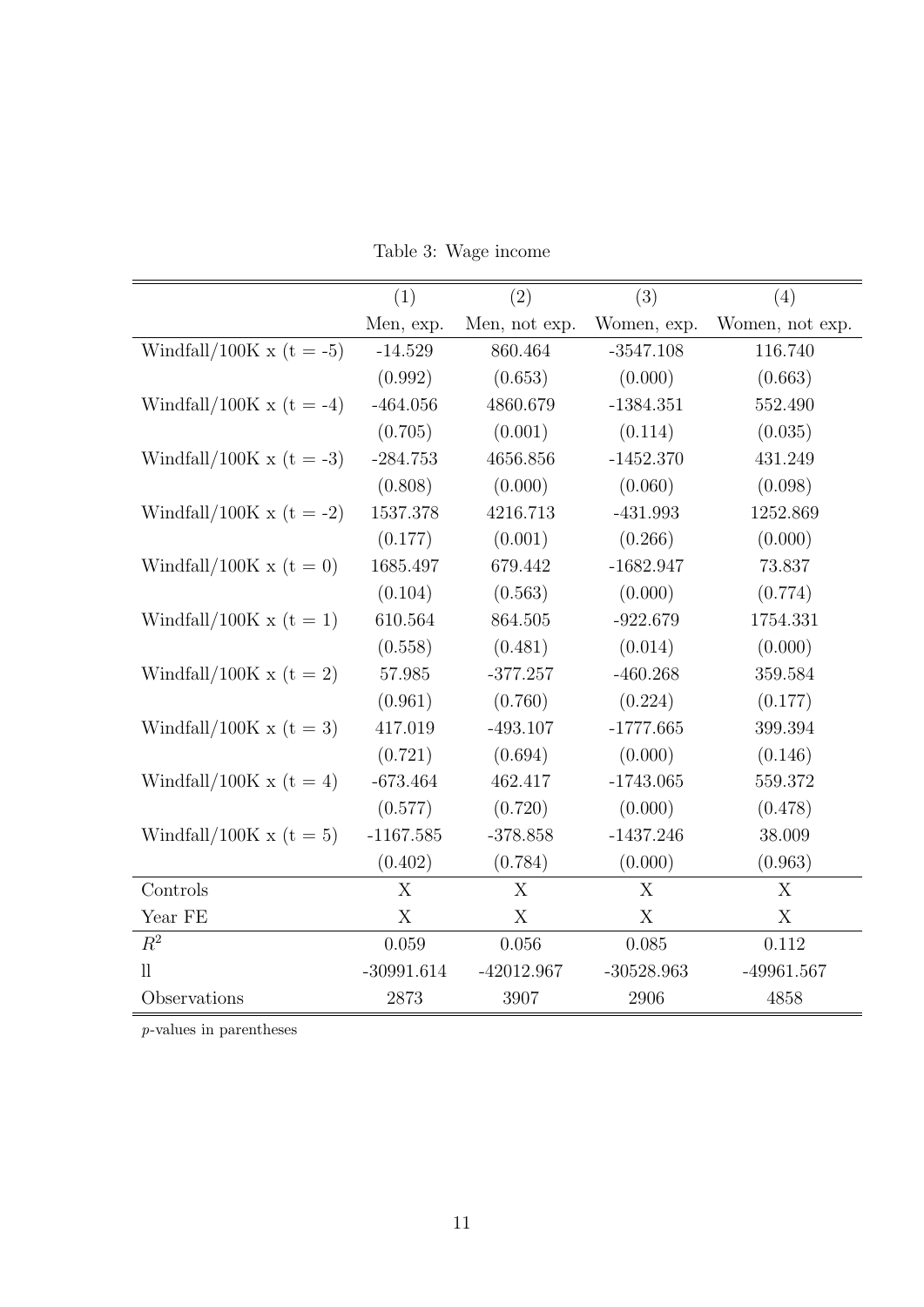Income and hours worked of the self-employed. Our second hypothesis is that self-employment income is unchanged or higher in the wake of a financial windfall, depending on whether it was anticipated or not and whether or not credit constraints exist. We find evidence of higher self-employment income after a financial windfall for men and women who were not expecting this windfall. Table [4](#page-13-0) shows the effect of a financial windfall on self-employment income before and after the financial windfall. Men who do not expect a financial windfall earn up to EUR 5,400 more self-employment income, per EUR 100,000 of windfall in the years following the windfall. For women who do not expect a financial windfall, we find that, in the years following the windfall, they earn more self-employment income. This amounts to up to EUR 2,100 more annual self-employment income per annum per EUR 100,000 of financial windfall, the effect is only statistically significant in 3 to 5 years after the windfall. For men and women who do expect a financial windfall, we find no consistent pattern in the amount of self-employment income earned before and after the windfall.

As discussed in Section [2,](#page-3-0) there are two potential channels through which selfemployment income can change. The first is hours of self-employment while the second is capital invested. We look at hours of self-employment. Table [5](#page-14-0) shows the effect of a financial windfall on hours of self-employed work before and after the financial windfall. We find little changes in the hours of self-employment reported by men or women, regardless of whether or not the windfall was expected.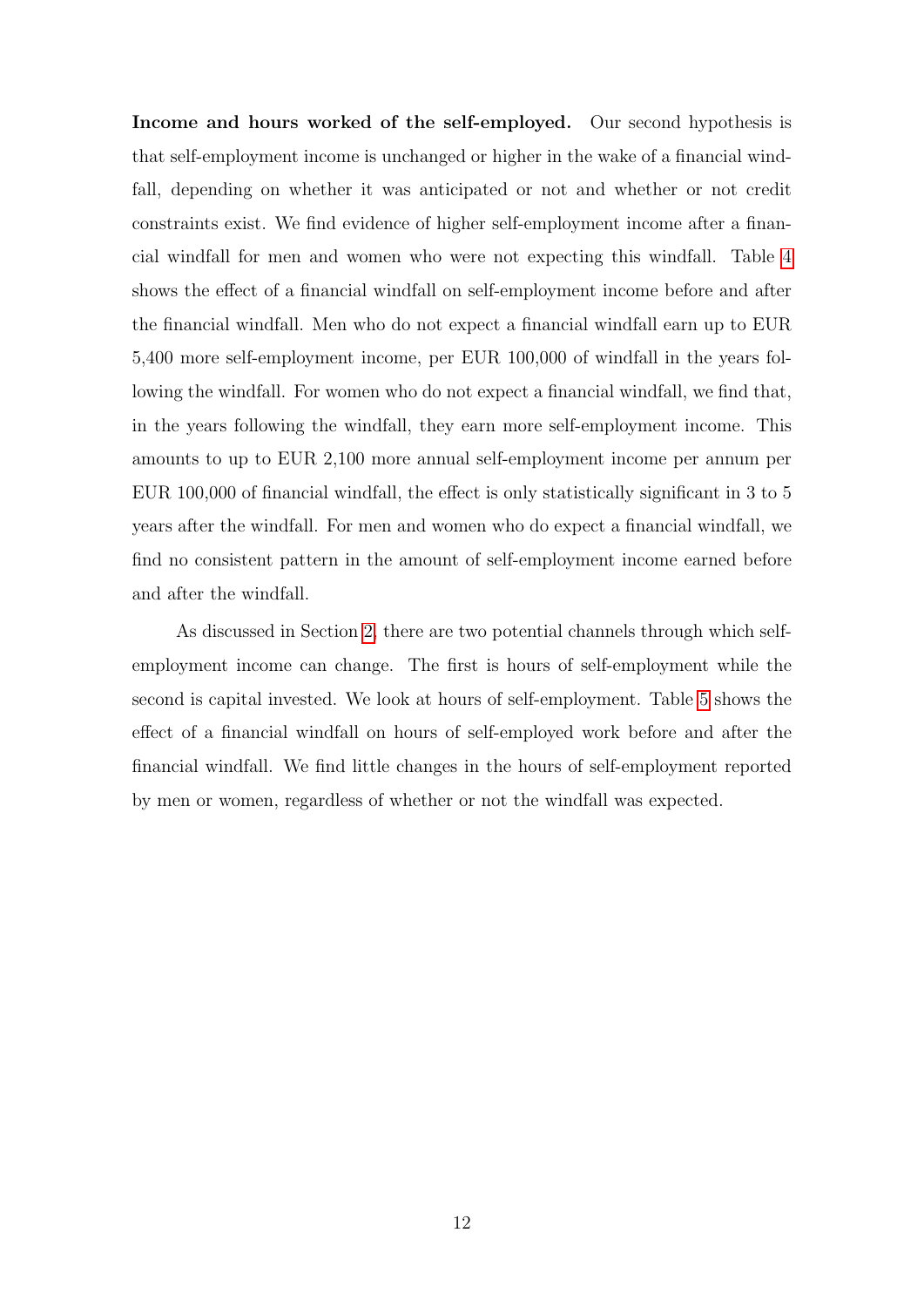<span id="page-13-0"></span>

|                              | (1)          | (2)           | (3)          | (4)             |
|------------------------------|--------------|---------------|--------------|-----------------|
|                              | Men, exp.    | Men, not exp. | Women, exp.  | Women, not exp. |
| Windfall/100K x ( $t = -5$ ) | 431.850      | $-1904.818$   | 473.482      | 26.401          |
|                              | (0.750)      | (0.242)       | (0.405)      | (0.882)         |
| Windfall/100K x (t = -4)     | 785.011      | $-2076.469$   | $-567.848$   | 111.068         |
|                              | (0.484)      | (0.099)       | (0.252)      | (0.523)         |
| Windfall/100K x ( $t = -3$ ) | 282.235      | $-6112.728$   | $-100.347$   | 131.305         |
|                              | (0.792)      | (0.000)       | (0.818)      | (0.448)         |
| Windfall/100K x (t = -2)     | 736.603      | $-4762.502$   | 90.559       | $28.038\,$      |
|                              | (0.479)      | (0.000)       | (0.681)      | (0.870)         |
| Windfall/100K x ( $t = 0$ )  | $-3.912$     | $-1005.432$   | 75.669       | $-162.738$      |
|                              | (0.997)      | (0.314)       | (0.720)      | (0.341)         |
| Windfall/100K x ( $t = 1$ )  | 395.815      | 1100.737      | 282.840      | 221.774         |
|                              | (0.678)      | (0.291)       | (0.182)      | (0.199)         |
| Windfall/100K x (t = 2)      | $-761.848$   | $-333.504$    | 89.612       | 192.264         |
|                              | (0.483)      | (0.750)       | (0.676)      | (0.277)         |
| Windfall/100K x ( $t = 3$ )  | $-505.797$   | $-85.828$     | 167.109      | 314.130         |
|                              | (0.636)      | (0.936)       | (0.441)      | (0.085)         |
| Windfall/100K x (t = 4)      | 2306.505     | 825.967       | 144.683      | 2135.595        |
|                              | (0.037)      | (0.452)       | (0.510)      | (0.000)         |
| Windfall/100K x ( $t = 5$ )  | 2661.984     | 5447.854      | 13.921       | 1756.256        |
|                              | (0.037)      | (0.000)       | (0.951)      | (0.001)         |
| Controls                     | X            | X             | X            | X               |
| Year FE                      | X            | X             | X            | X               |
| $R^2$                        | 0.052        | 0.046         | 0.016        | 0.031           |
| $_{\rm ll}$                  | $-30731.226$ | $-41377.074$  | $-28879.377$ | -47976.267      |
| Observations                 | 2873         | 3907          | 2906         | 4858            |

Table 4: Self-employment income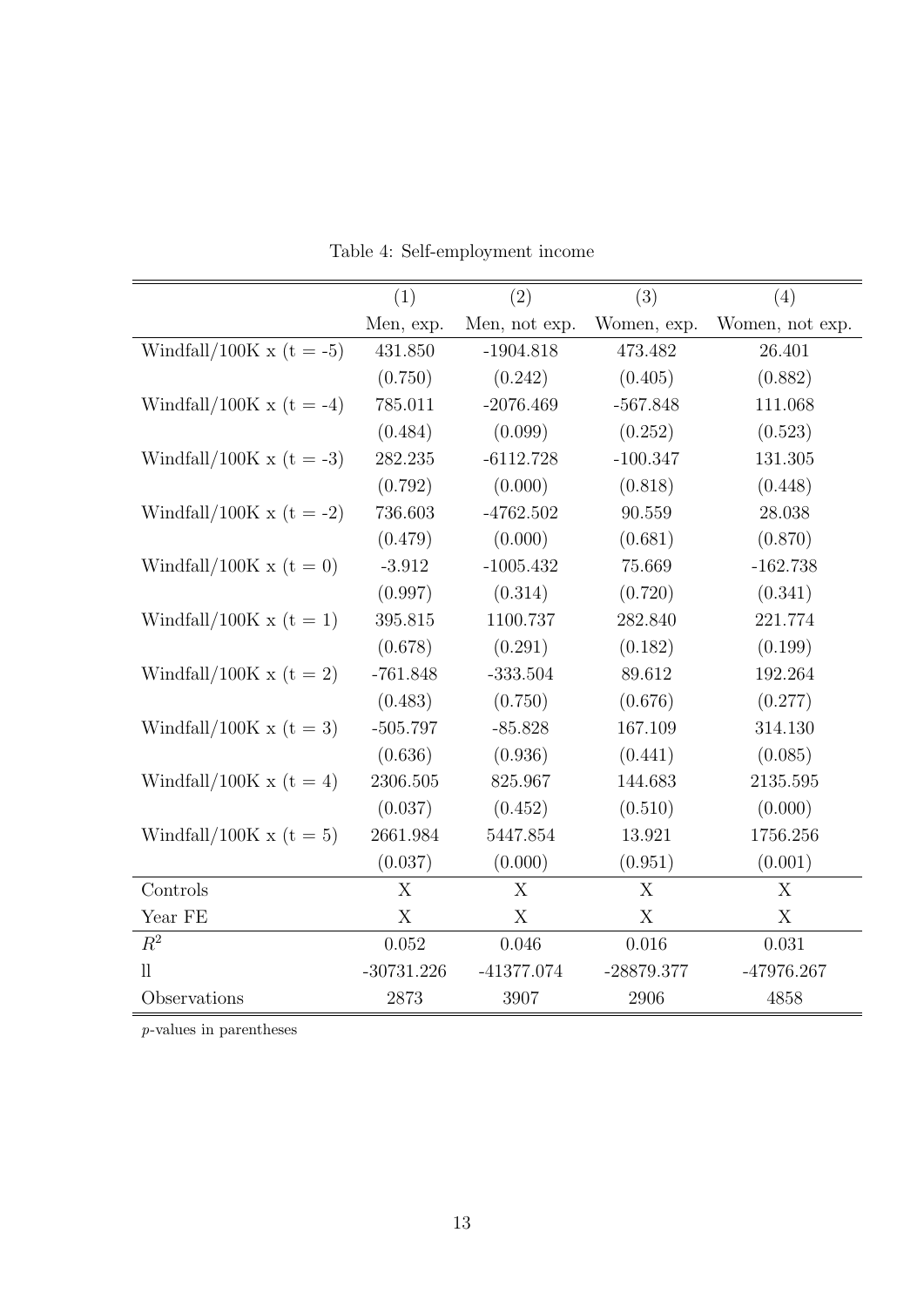<span id="page-14-0"></span>

|                              | (1)         | (2)           | (3)         | (4)             |
|------------------------------|-------------|---------------|-------------|-----------------|
|                              | Men, exp.   | Men, not exp. | Women, exp. | Women, not exp. |
| Windfall/100K x ( $t = -5$ ) | 0.464       | $-0.542$      | 1.837       | $-0.023$        |
|                              | (0.515)     | (0.598)       | (0.000)     | (0.904)         |
| Windfall/100K x (t = -4)     | 0.300       | $-1.284$      | $-0.660$    | 0.252           |
|                              | (0.610)     | (0.106)       | (0.128)     | (0.169)         |
| Windfall/100K x ( $t = -3$ ) | 0.547       | $-0.759$      | 0.136       | 0.113           |
|                              | (0.331)     | (0.287)       | (0.722)     | (0.535)         |
| Windfall/100K x (t = -2)     | 0.325       | 0.284         | 0.068       | 0.121           |
|                              | (0.552)     | (0.684)       | (0.722)     | (0.502)         |
| Windfall/100K x ( $t = 0$ )  | 0.046       | $-0.124$      | 0.062       | $-0.021$        |
|                              | (0.926)     | (0.844)       | (0.738)     | (0.907)         |
| Windfall/100K x ( $t = 1$ )  | 0.137       | $-0.170$      | 0.061       | 0.043           |
|                              | (0.784)     | (0.796)       | (0.744)     | (0.811)         |
| Windfall/100K x ( $t = 2$ )  | $-0.203$    | $-0.347$      | $-0.026$    | 0.225           |
|                              | (0.722)     | (0.599)       | (0.889)     | (0.227)         |
| Windfall/100K x ( $t = 3$ )  | $-0.140$    | $-0.716$      | 0.218       | 0.445           |
|                              | (0.803)     | (0.287)       | (0.250)     | (0.021)         |
| Windfall/100K x (t = 4)      | 0.745       | 0.051         | 0.144       | 0.690           |
|                              | (0.199)     | (0.941)       | (0.452)     | (0.211)         |
| Windfall/100K x ( $t = 5$ )  | 1.379       | $-0.458$      | 0.110       | 0.260           |
|                              | (0.039)     | (0.536)       | (0.578)     | (0.647)         |
| Controls                     | X           | X             | X           | X               |
| Year FE                      | X           | X             | X           | X               |
| $R^2$                        | 0.044       | 0.024         | 0.023       | 0.047           |
| $\mathop{\text{ll}}$         | $-9037.395$ | $-12587.247$  | $-8411.412$ | $-14669.447$    |
| Observations                 | 2873        | 3907          | 2906        | 4858            |

Table 5: Hours worked in self-employment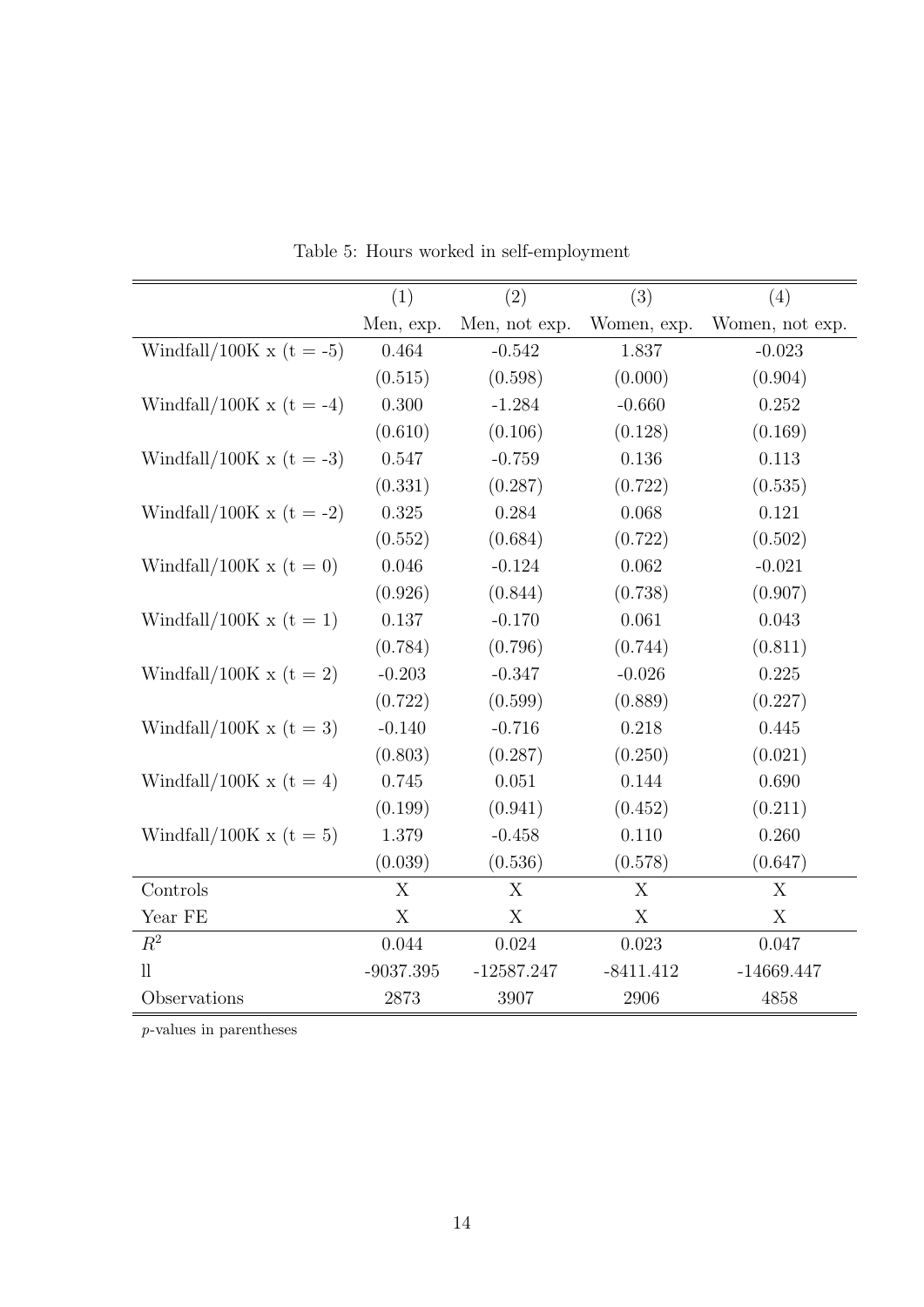Self-employment status. The second possible explanation for the increase in self-employment income observed after a financial windfall is an increase in capital due to the windfall being used to increase the capital base of the business. We check this hypothesis in two ways. Credit constraints could prevent a would-be entrepreneur from becoming self-employed and this problem may be solved on receipt of a financial windfall. So, we first look at the change in the probability of being self-employed after a financial windfall. Secondly, we examine the change in the probability of being self-employed with employees after the windfall.

We find that the receipt of a windfall has no effect on the probability of being self-employed Table [6.](#page-16-0) So, there is no concrete evidence that self-employment increases on the intensive or extensive margins in response to a financial windfall. We do, however, find that an unexpected windfall increases the number of workers employed by a self-employed woman. Women who do not expect a financial windfall are more likely to be self-employed with employees in the years following the windfall. The magnitude of this effect is up to 4.4 percentage points per EUR 100,000 of windfall (Table [7\)](#page-17-0). The effect is more consistent when we examine the probability of being self-employed with at least 10 employees (Table [8\)](#page-18-0) and is, once again, only present for women who do not expect a financial windfall. The magnitude of the effect is up to 1.7 percentage points per EUR 100,000 of financial windfall.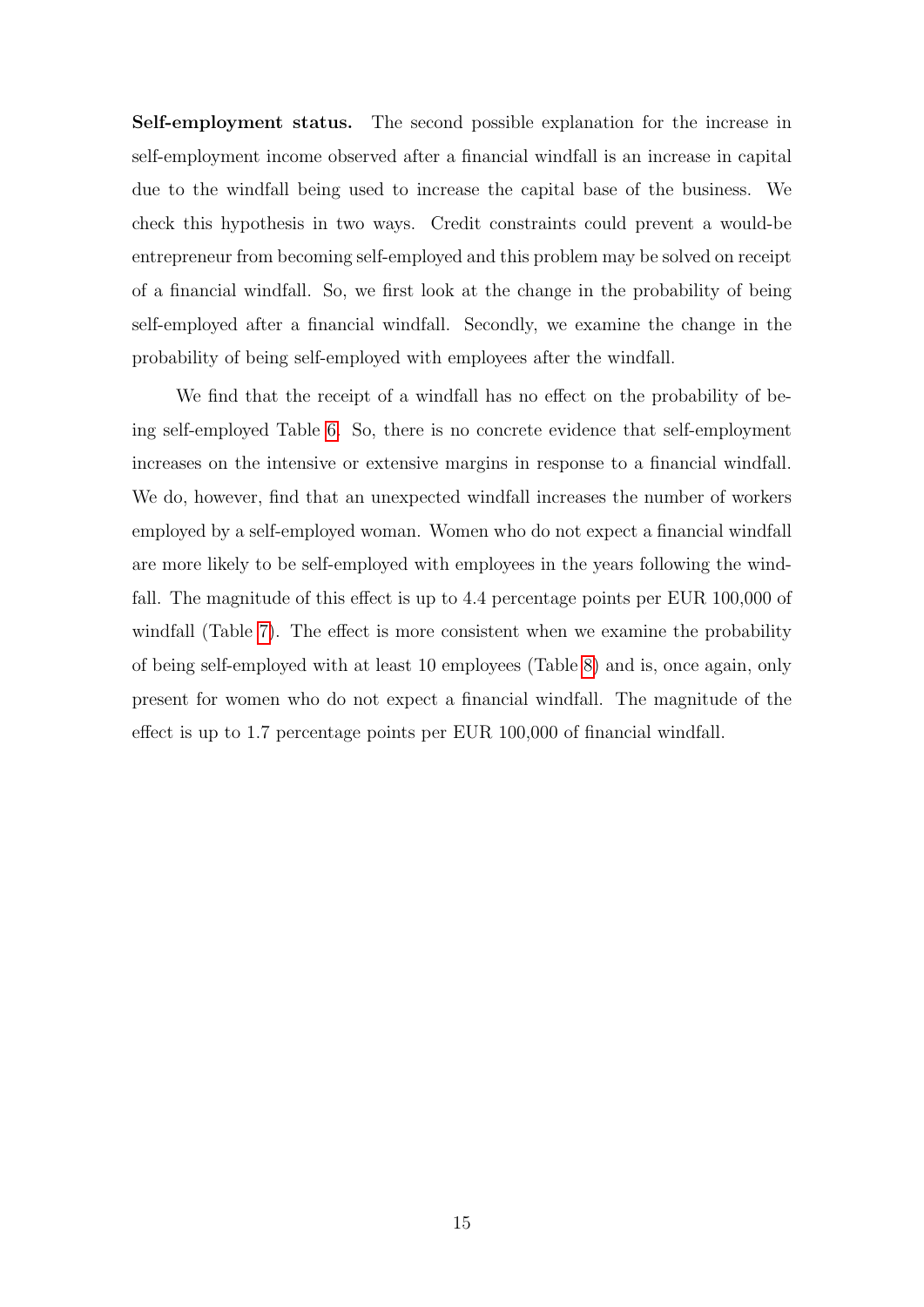|  | Table 6: Self-employed |  |
|--|------------------------|--|
|--|------------------------|--|

<span id="page-16-0"></span>

|                              | (1)       | (2)           | (3)         | (4)             |
|------------------------------|-----------|---------------|-------------|-----------------|
|                              | Men, exp. | Men, not exp. | Women, exp. | Women, not exp. |
| Windfall/100K x (t = -5)     | 0.008     | $-0.005$      | 0.115       | 0.001           |
|                              | (0.598)   | (0.798)       | (0.000)     | (0.815)         |
| Windfall/100K x (t = -4)     | 0.005     | $-0.020$      | $-0.022$    | 0.005           |
|                              | (0.679)   | (0.214)       | (0.115)     | (0.226)         |
| Windfall/100K x ( $t = -3$ ) | 0.019     | $-0.020$      | 0.006       | 0.004           |
|                              | (0.113)   | (0.182)       | (0.624)     | (0.351)         |
| Windfall/100K x (t = -2)     | 0.006     | 0.000         | $-0.001$    | 0.003           |
|                              | (0.624)   | (0.974)       | (0.810)     | (0.422)         |
| Windfall/100K x ( $t = 0$ )  | 0.003     | $-0.003$      | $-0.000$    | $-0.000$        |
|                              | (0.744)   | (0.795)       | (0.940)     | (0.953)         |
| Windfall/100K x ( $t = 1$ )  | 0.004     | $-0.004$      | 0.003       | 0.001           |
|                              | (0.669)   | (0.757)       | (0.596)     | (0.780)         |
| Windfall/100K x (t = 2)      | $-0.001$  | $-0.007$      | $-0.002$    | 0.005           |
|                              | (0.928)   | (0.624)       | (0.796)     | (0.246)         |
| Windfall/100K x ( $t = 3$ )  | 0.002     | $-0.007$      | 0.004       | 0.010           |
|                              | (0.868)   | (0.634)       | (0.523)     | (0.027)         |
| Windfall/100K x (t = 4)      | 0.017     | $-0.009$      | $-0.000$    | 0.006           |
|                              | (0.157)   | (0.532)       | (0.939)     | (0.674)         |
| Windfall/100K x ( $t = 5$ )  | 0.026     | $-0.008$      | 0.001       | 0.013           |
|                              | (0.068)   | (0.621)       | (0.885)     | (0.348)         |
| Controls                     | X         | X             | X           | X               |
| Year FE                      | X         | X             | X           | X               |
| $R^2$                        | 0.018     | 0.034         | 0.041       | 0.059           |
| $\mathop{\text{ll}}$         | 2061.593  | 2594.668      | 1620.436    | 3508.579        |
| Observations                 | 2873      | 3907          | 2906        | 4858            |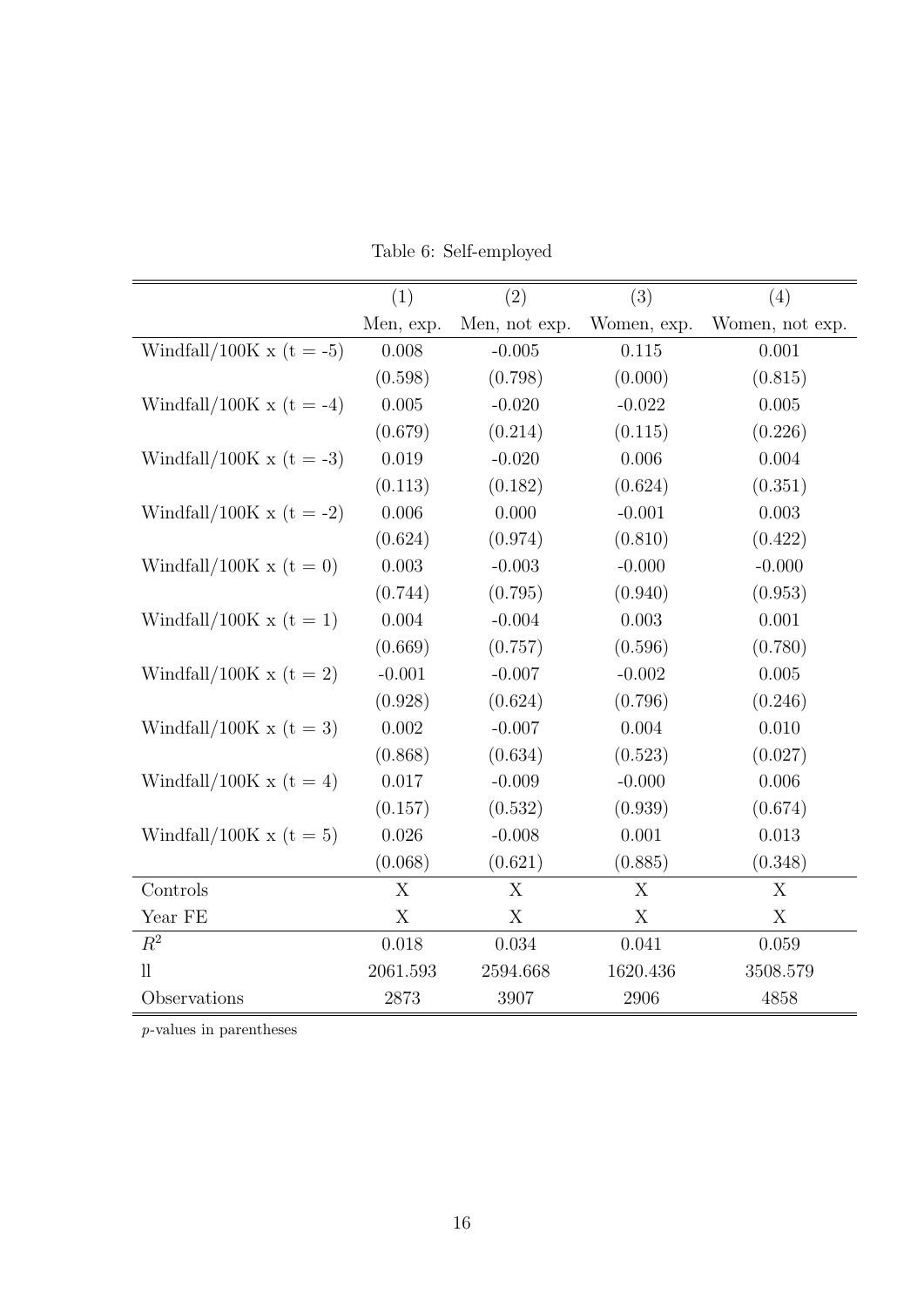<span id="page-17-0"></span>

|                             | (1)          | (2)           | (3)         | (4)             |
|-----------------------------|--------------|---------------|-------------|-----------------|
|                             | Men, exp.    | Men, not exp. | Women, exp. | Women, not exp. |
| Windfall/100K x (t = -5)    | 0.005        | $-0.015$      | 0.001       | 0.002           |
|                             | (0.686)      | (0.260)       | (0.924)     | (0.640)         |
| Windfall/100K x (t = -4)    | 0.008        | $-0.008$      | $-0.008$    | 0.002           |
|                             | (0.432)      | (0.448)       | (0.378)     | (0.550)         |
| Windfall/100K x (t = -3)    | $-0.001$     | $-0.008$      | $-0.010$    | 0.002           |
|                             | (0.912)      | (0.387)       | (0.245)     | (0.548)         |
| Windfall/100K x (t = -2)    | 0.002        | $-0.003$      | $-0.004$    | $-0.000$        |
|                             | (0.845)      | (0.707)       | (0.367)     | (0.922)         |
| Windfall/100K x ( $t = 0$ ) | $-0.001$     | $-0.000$      | 0.003       | 0.003           |
|                             | (0.935)      | (0.954)       | (0.530)     | (0.405)         |
| Windfall/100K x ( $t = 1$ ) | 0.008        | 0.000         | 0.002       | 0.002           |
|                             | (0.403)      | (0.985)       | (0.611)     | (0.453)         |
| Windfall/100K x ( $t = 2$ ) | $-0.000$     | $-0.001$      | 0.005       | 0.005           |
|                             | (0.984)      | (0.934)       | (0.258)     | (0.095)         |
| Windfall/100K x ( $t = 3$ ) | 0.000        | 0.000         | 0.003       | 0.007           |
|                             | (0.982)      | (0.957)       | (0.433)     | (0.035)         |
| Windfall/100K x (t = 4)     | 0.016        | $-0.000$      | 0.002       | 0.038           |
|                             | (0.120)      | (0.989)       | (0.653)     | (0.000)         |
| Windfall/100K x ( $t = 5$ ) | 0.024        | 0.015         | $-0.004$    | 0.044           |
|                             | (0.044)      | (0.115)       | (0.343)     | (0.000)         |
| Controls                    | $\mathbf{X}$ | X             | X           | X               |
| Year FE                     | X            | X             | X           | X               |
| $R^2$                       | 0.038        | 0.010         | 0.036       | 0.055           |
| $_{\rm ll}$                 | 2513.130     | 4416.566      | 2706.047    | 5009.639        |
| Observations                | 2873         | 3907          | 2906        | 4858            |

Table 7: Self-employed with any employees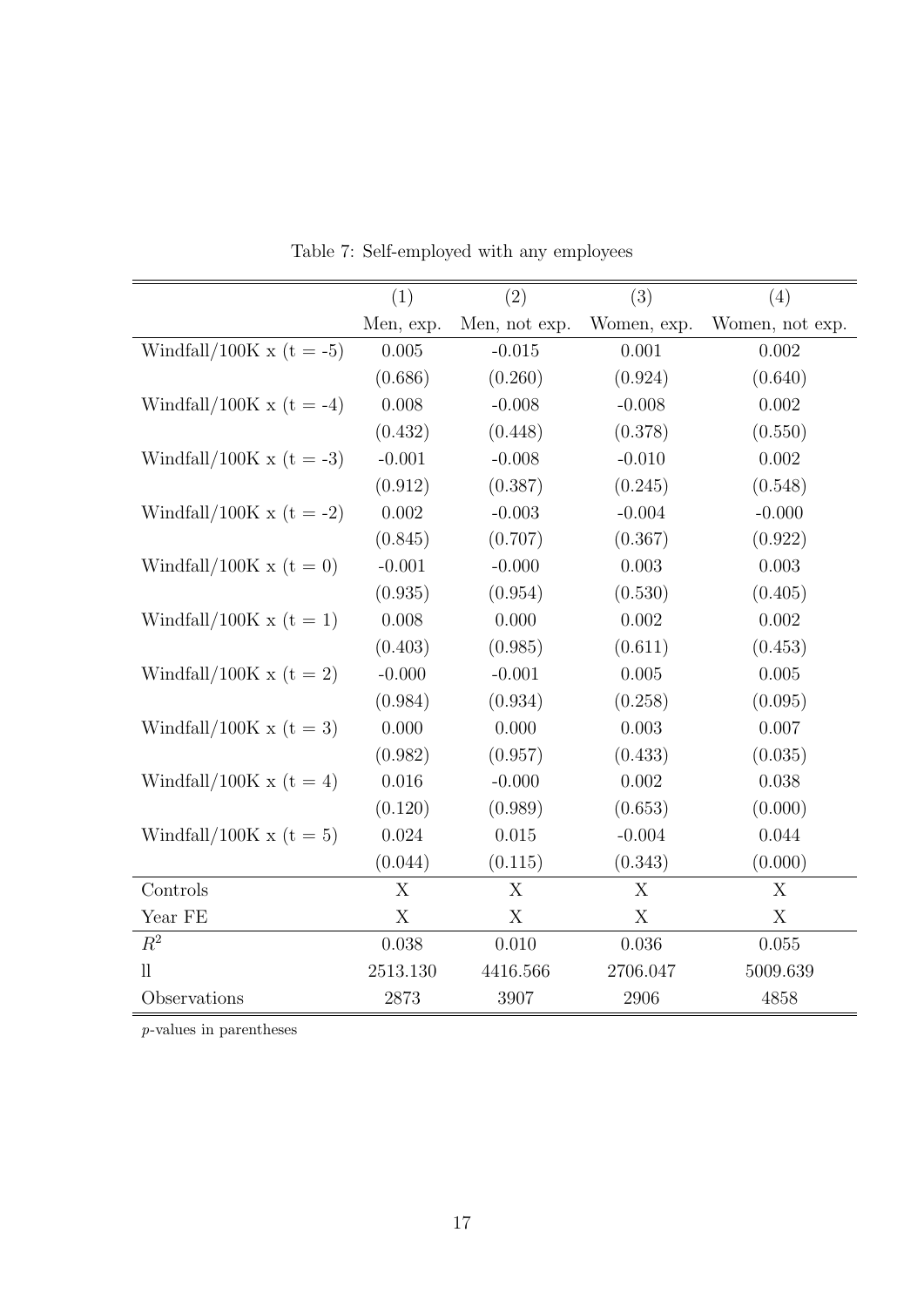<span id="page-18-0"></span>

|                             | (1)          | (2)           | (3)         | (4)             |
|-----------------------------|--------------|---------------|-------------|-----------------|
|                             | Men, exp.    | Men, not exp. | Women, exp. | Women, not exp. |
| Windfall/100K x (t = -5)    | 0.003        | $-0.000$      | 0.001       | $-0.000$        |
|                             | (0.691)      | (0.992)       | (0.862)     | (0.965)         |
| Windfall/100K x (t = -4)    | 0.001        | $-0.000$      | 0.002       | 0.000           |
|                             | (0.833)      | (0.955)       | (0.687)     | (0.849)         |
| Windfall/100K x (t = -3)    | $-0.001$     | $-0.001$      | 0.001       | 0.000           |
|                             | (0.875)      | (0.898)       | (0.853)     | (0.830)         |
| Windfall/100K x (t = -2)    | $-0.000$     | $-0.001$      | $-0.001$    | 0.000           |
|                             | (0.991)      | (0.913)       | (0.435)     | (0.847)         |
| Windfall/100K x ( $t = 0$ ) | $-0.002$     | $-0.001$      | $-0.000$    | 0.000           |
|                             | (0.759)      | (0.831)       | (0.878)     | (0.869)         |
| Windfall/100K x ( $t = 1$ ) | $-0.001$     | $-0.001$      | 0.001       | 0.002           |
|                             | (0.907)      | (0.764)       | (0.739)     | (0.090)         |
| Windfall/100K x ( $t = 2$ ) | $-0.004$     | $-0.001$      | $-0.001$    | 0.001           |
|                             | (0.532)      | (0.765)       | (0.699)     | (0.150)         |
| Windfall/100K x ( $t = 3$ ) | $-0.005$     | $-0.001$      | $-0.000$    | 0.001           |
|                             | (0.424)      | (0.834)       | (0.881)     | (0.187)         |
| Windfall/100K x (t = 4)     | 0.014        | $-0.001$      | $-0.000$    | 0.017           |
|                             | (0.028)      | (0.867)       | (0.833)     | (0.000)         |
| Windfall/100K x ( $t = 5$ ) | $-0.008$     | $-0.001$      | $-0.002$    | 0.016           |
|                             | (0.293)      | (0.850)       | (0.295)     | (0.000)         |
| Controls                    | $\mathbf{X}$ | X             | X           | X               |
| Year FE                     | X            | X             | X           | X               |
| $R^2$                       | 0.039        | 0.010         | 0.013       | 0.043           |
| $_{\rm ll}$                 | 3862.569     | 6836.268      | 4976.660    | 10871.417       |
| Observations                | 2873         | 3907          | 2906        | 4858            |

Table 8: Self-employed with 10+ employees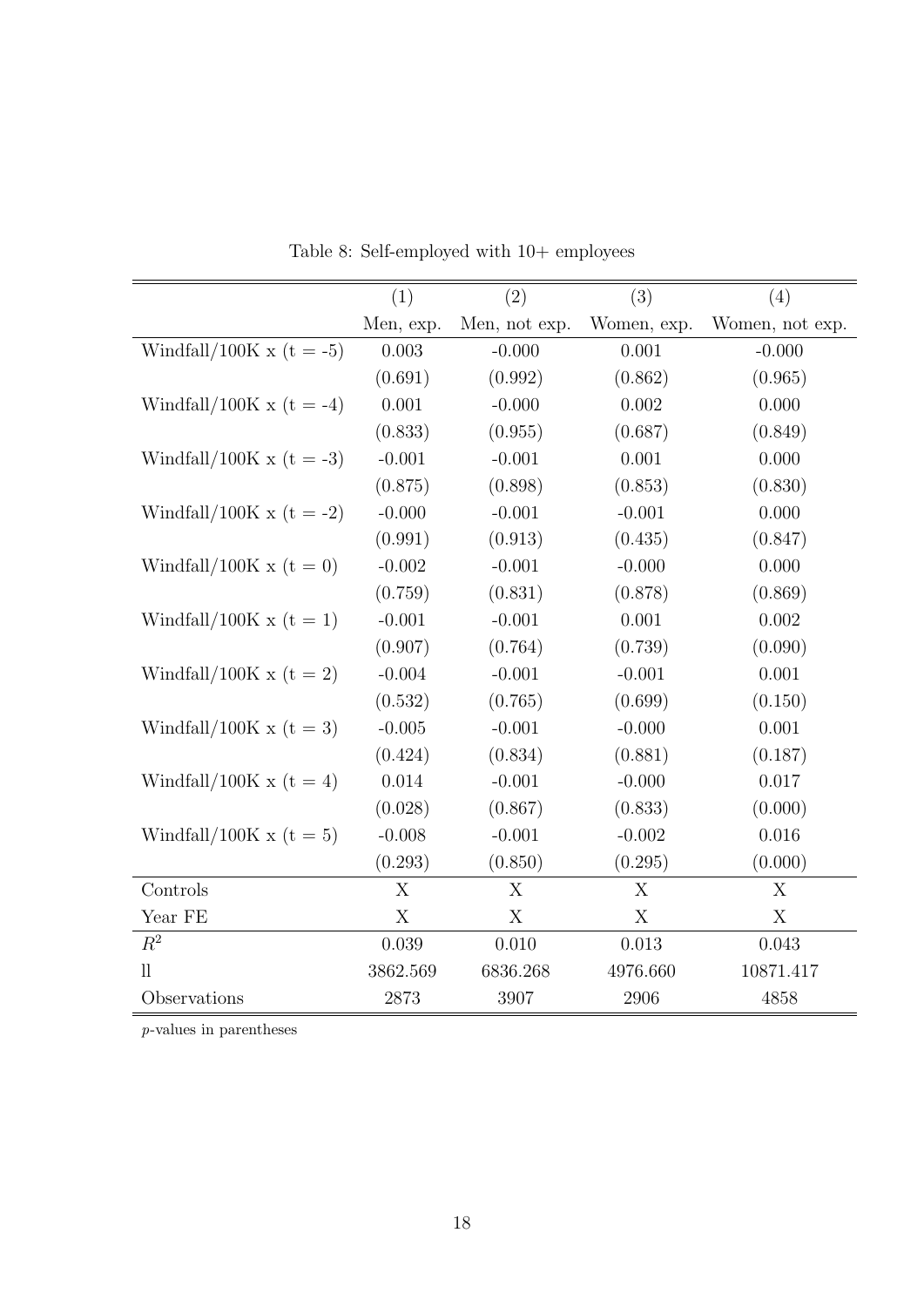## <span id="page-19-0"></span>6 Conclusions

TO BE COMPLETED